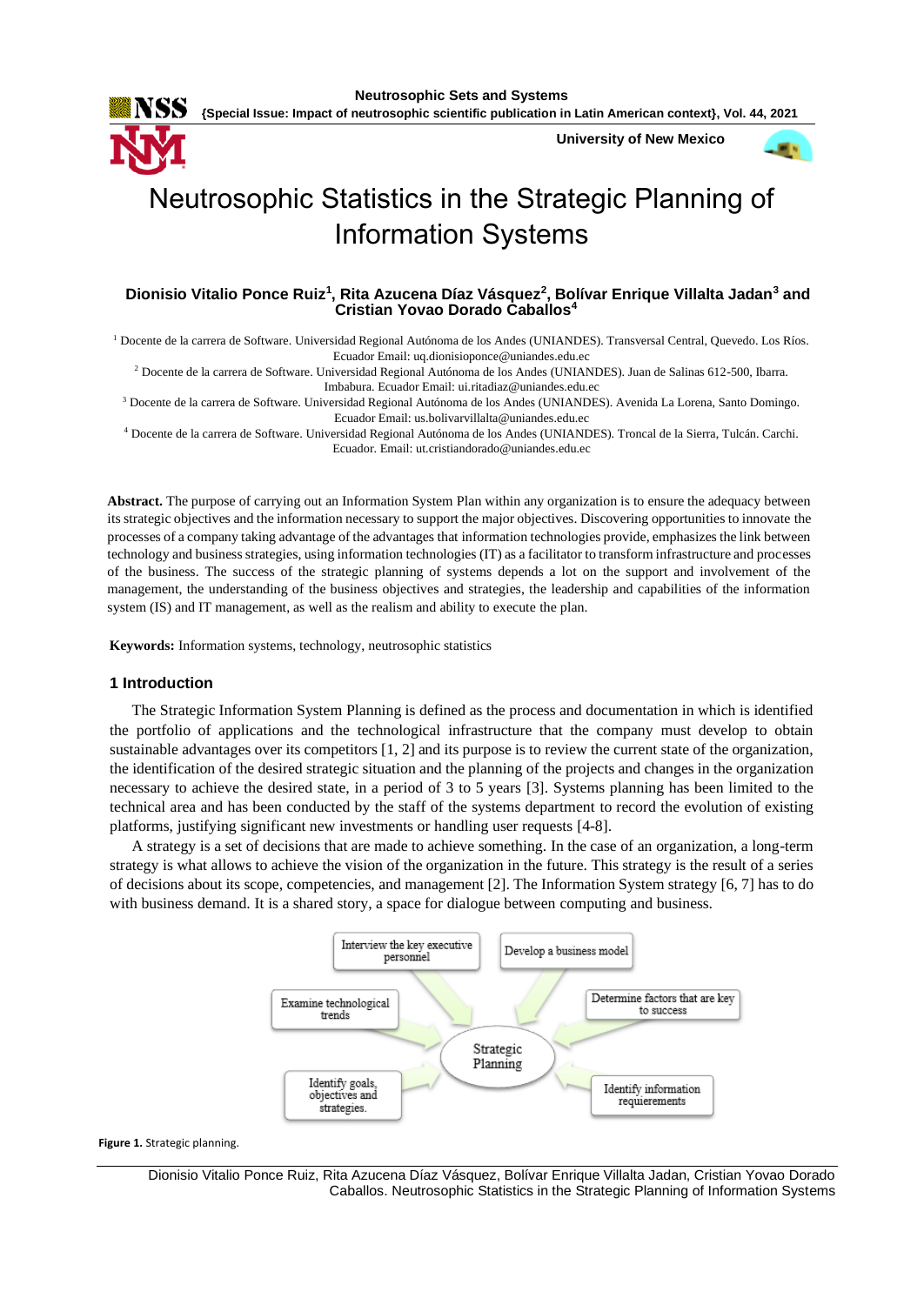403 Neutrosophic Sets and Systems {Special Issue:Impact of neutrosophic scientific publication in Latin American context}, Vol. 44, 2021

According to [\[4\]](#page-6-3), strategy provides numerous benefits that allow an organization to influence its environment, instead of reacting to it, thus exerting some control over its destiny [\[2\]](#page-6-1). The Information System (IS) is the ordered set of mechanisms whose purpose is to manage data and information so that they can be easily and quickly retrieved and processed [\[9-12\]](#page-6-6). Its implementation offers the possibility of obtaining great advantages, increasing the organizational capacity of the company, and in this way turning the processes into true competitiveness, which is why an effective system that offers multiple possibilities is necessary, allowing access to the relevant data of frequent and timely manner [\[13\]](#page-6-7). Through the adoption of these systems, the manager manages to gather a series of important information, which can impact both the service to the client and internal processes [\[14\]](#page-6-8) (figure 2).

**Objectives** 

- •Align the systems and technologies with the business information.
- •Help the company to achieve business objectives.
- •Build and information model and a technological structure efficient and flexible.
- •Identify and develop the necessary capacities and resources to deploy the defined IS

### Potential benefits

- •Improves the contribution of the IS in the performance of the company.
- •Aligns the invesment of the IS with the strategy and business priorities.
- •Competitive advantages are adquiered from a more efficient use of the IS.
- •Improves the visibility, leadership and acknowledgement of the IS in the organization.
- •Increases the responsibility and comitment of the managers with the IS
- •Improves the comunication with the users.

**Figure 2.** Objectives and benefits of strategic planning.

| <b>Transactions Processing System</b><br>(TPS)     | • Is the basic corporate system used at the operational level of the organization                                                                                                         |
|----------------------------------------------------|-------------------------------------------------------------------------------------------------------------------------------------------------------------------------------------------|
| <b>Business Process Management System</b><br>(BPM) | • Monitor and control industrial or physical processes                                                                                                                                    |
| <b>Enterprise Resource Planning</b><br>(ERP)       | • Is the most used information system. It helps the managers of a company to control<br>the flow of information.                                                                          |
| Management Information System<br>(MIS)             | • Is the information system that gathers and process the information from different<br>sources to support the decision-making process related to the management of the<br>organization.   |
| Decision Support Systems<br>(DSS)                  | • Is a computer organizational information system that helps the manager in<br>decision-making when it is necessary to model, compare and select the best choice<br>or predict scenarios. |
| <b>Enterprise Information System</b><br>(EIS)      | Enterprise information systems offer relevant information of a wide range of<br>internal and external sources in formats that are easy to understand by the<br>managers.                  |

#### **Figure 3.** Types of information systems (IS).

The objective of information systems is to understand and analyze how the impact of the adoption of information technologies occurs in companies' managerial and administrative decision processes [\[15,](#page-6-9) [16\]](#page-6-10). Currently, information systems make the business process easier because with the characteristics of the software, export, and import operations are facilitated and in this way all processes are simplified, costs are lowered and there is more security in transactions. These facilities are part of a structure adopted by governments, companies, and many success cases have emerged because of this modernization [\[17\]](#page-7-0). Information systems can often fail, not because of technical errors that originated in the computer aspect, but because of cultural visions opposed to the incorporation of this type of tools, since there are still companies that observe with suspicion the possible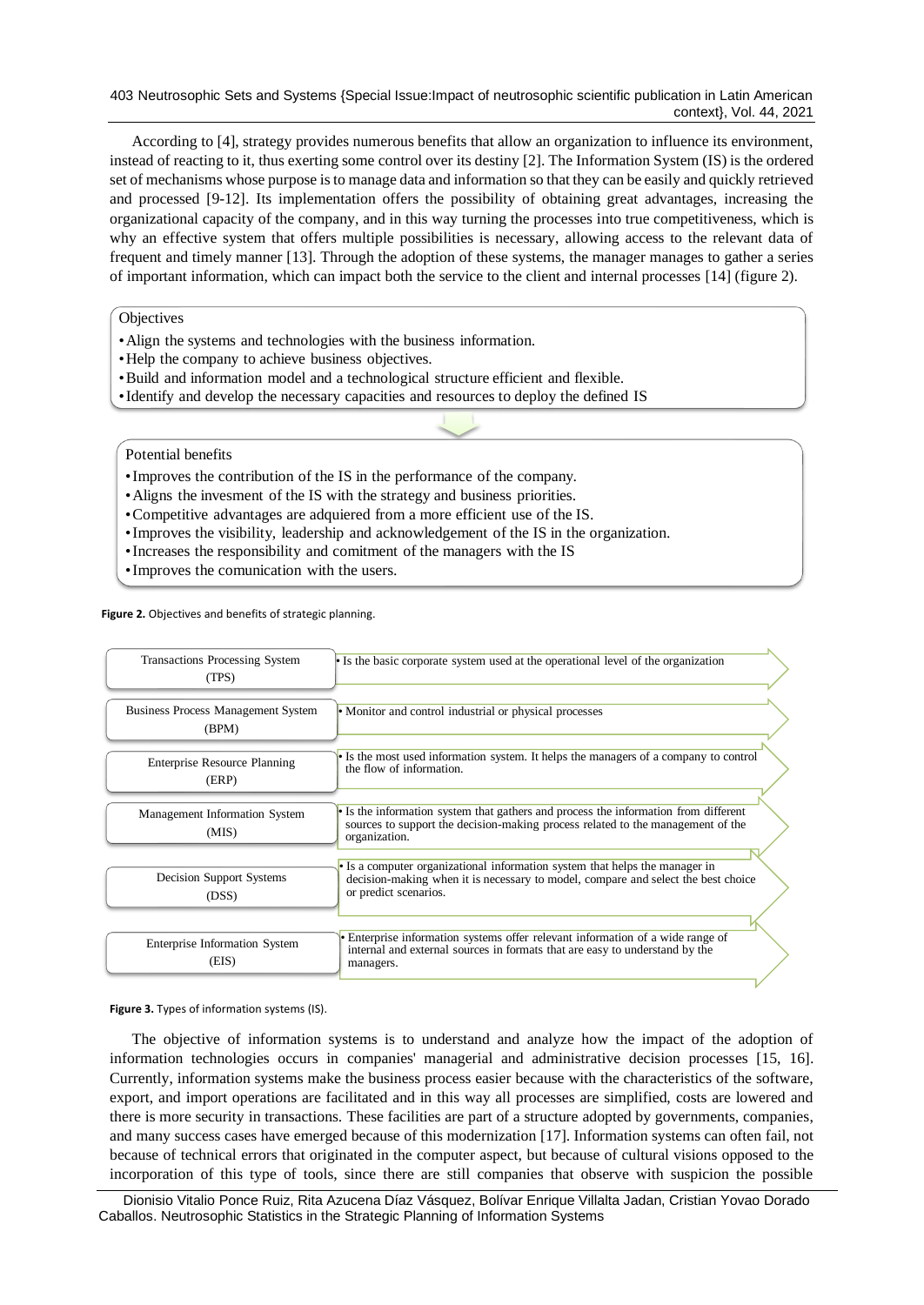Neutrosophic Sets and Systems {Special Issue:Impact of neutrosophic scientific publication in Latin American 404 context}, Vol. 44, 2021

implementation of information systems in their processes because they imply an enormous change in the organizational and institutional structures of the companies [\[18\]](#page-7-1).



**Figure 4.** Development of an information system..

An adequate information system offers significant and notable satisfaction to the users who operate it, due to its ease of use and constant access, which may result in employees achieving the objectives set by the company. Therefore, to become more competitive, organizations must take into account their employees as those resources that can be improved through education and training, when applying information technology [\[14,](#page-6-8) [19\]](#page-7-2). This work is developed in a process control system, by understanding a whole range of equipment, computer programs, and operating procedures in oil refining, it is important to mention how the entire company is connected in this system from the operator to the company's management who, based on this information, is in charge of structuring the business expansion plan. From the analysis of the information systems and determining the factors that intervene in the crude oil process control system, we can define the following aspects:

- 1. Problem situation: incidents in the oil refining process
- 2. Main objective: use of information systems to achieve a competitive advantage in an oil refining plant and detect incidents in the process
- 3. Specific objectives:
	- 3.1. Determine the factors that affect the oil production variable
	- 3.2. Carry out the measurement and modeling of the variable
	- 3.3. Analyze the potential alternatives to determine the incidents that influence the oil refining process through information systems.



**Figure 5.** Development of the research..

### **2 Materials and methods**

Neutrosophic probabilities and statistics are a generalization of classical and imprecise probabilities and statistics. The Neutrosophic Probability of an event E is the probability that event E will occur [\[20\]](#page-7-3), the probability that event E does not occur, and the probability of indeterminacy (not knowing whether event E occurs or not). In classical probability nsup≤1, while in neutrosophic probability nsup≤3 +. The function that models the neutrosophic probability of a random variable x is called the neutrosophic distribution:  $NP(x) =$  $(T(x),I(x),F(x))$ , where T (x) represents the probability that the value x occurs, F (x) represents the probability that the value x does not occur, and  $I(x)$  represents the indeterminate or unknown probability of the value x  $[21-$ [43\]](#page-7-4).

Neutrosophic Statistics is the analysis of neutrosophic events and deals with neutrosophic numbers, the neutrosophic probability distribution [\[44\]](#page-8-0), neutrosophic estimation, neutrosophic regression, etc. It refers to a set of data formed totally or partially by data with some degree of indeterminacy and the methods to analyze them. Neutrosophic statistical methods allow the interpretation and organization of neutrosophic data (data that can be ambiguous, vague, imprecise, incomplete, or even unknown) to reveal the underlying patterns [\[45\]](#page-8-1). In short, the Neutrosophic Logic [\[46,](#page-8-2) [47\]](#page-8-3), Neutrosophic Sets and Neutrosophic Probabilities and Statistics have a wide application in various research fields and constitute a new reference of study in full development. The Neutrosophic Descriptive Statistics includes all the techniques to summarize and describe the characteristics of the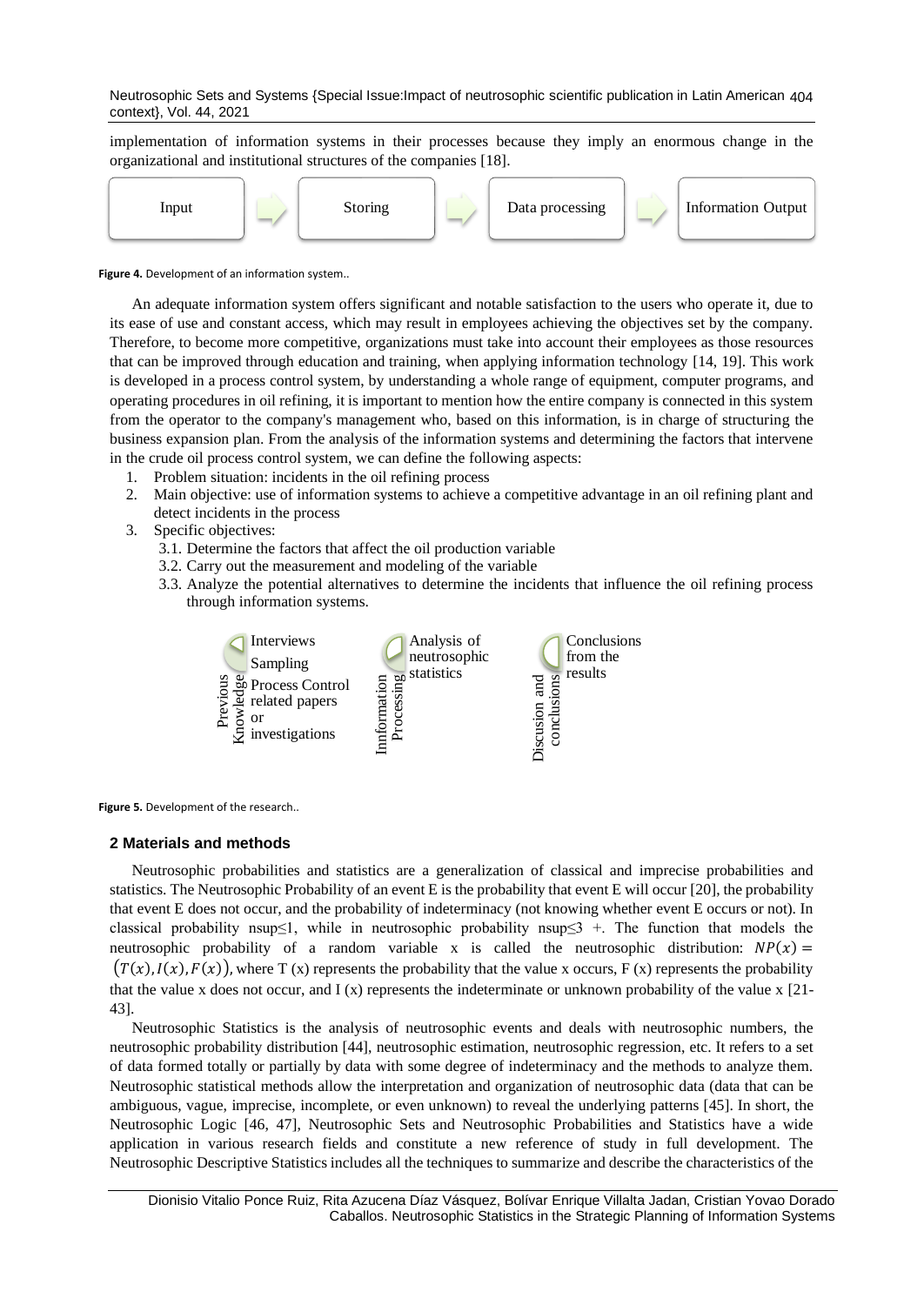neutrosophic numerical data [\[48\]](#page-8-4). Neutrosophic Numbers are numbers of the form where a and b are real or complex numbers [\[49\]](#page-8-5), while "I" is the indeterminacy part of the neutrosophic number  $N = a + bl$ .

The study of neutrosophic statistics refers to a neutrosophic random variable where  $X_l$  and  $X_u I_N$  represent the corresponding lower and upper level that the studied variable can reach, in an indeterminate interval  $[I_l, I_u]$ . Following the neutrosophic mean of the variable when formulating:

$$
X_N = X_l + X_u I_N; I_N \in [I_l, I_u]
$$
\n<sup>(1)</sup>

Where, 
$$
\bar{x}_a = \frac{1}{n_N} \sum_{i=1}^{n_N} X_{il}, \bar{x}_b = \frac{1}{n_N} \sum_{i=1}^{n_N} X_{iu} n_N \in [n_l, n_u]
$$
 (2)

is a neutrosophic random sample. However, for the calculation of neutral squares (NNS) it can be calculated as follows:

$$
\sum_{i=1}^{n_N} (X_i - \bar{X}_{iN})^2 = \sum_{i=1}^{n_N} \left[ \frac{\min\left( (a_i + b_i I_L)(\bar{a} + \bar{b} I_L), (a_i + b_i I_L)(\bar{a} + \bar{b} I_U) \right)}{(a_i + b_i I_U)(\bar{a} + \bar{b} I_L), (a_i + b_i I_U)(\bar{a} + \bar{b} I_U)} \right], I \in [I_L, I_U]
$$
\n
$$
\max\left( \frac{(a_i + b_i I_L)(\bar{a} + \bar{b} I_L), (a_i + b_i I_L)(\bar{a} + \bar{b} I_U)}{(a_i + b_i I_U)(\bar{a} + \bar{b} I_L), (a_i + b_i I_U)(\bar{a} + \bar{b} I_U)} \right), I \in [I_L, I_U]
$$
\n(3)

Where  $a_i = X_i b_i = X_u$ . The variance of the neutrosophic sample can be calculated by

$$
S_N^2 = \frac{\sum_{i=1}^{n_N} (x_i - \bar{x}_{iN})^2}{n_N}; S_N^2 \in [S_L^2, S_U^2]
$$
\n(4)

The neutrosophic coefficient (NCV) measures the consistency of the variable. The lower the NCV value, the more consistent the factor's performance is. NCV can be calculated as follows [\[50\]](#page-8-6).

$$
CV_N = \frac{\sqrt{s_N^2}}{\bar{x}_N} \times 100; CV_N \in [CV_L, CV_U]
$$

## **3 Results**

#### **Data collection**

After analyzing the different approaches in introducing the document, we proceed to apply the techniques outlined above, for a better operation of industrial processes and the impact of information systems. After analyzing the acquired data, the significant degree of indeterminacy and the modeling approach are detected with the use of neutrosophic statistics for the studied variable. From the results obtained from the information and the consensus of the experts, the factors that most affect the process control system implicit in the variable were determined (Table 1).

Variable analyzed: functionality of the crude oil process control system, for a sample of  $n = 110$  for each factor (f).

| <b>Parameters</b>      | <b>Initials</b> | <b>Factors that affect the</b><br>oil refining process | <b>Scale</b> | <b>Incidence range</b>                                                                                |
|------------------------|-----------------|--------------------------------------------------------|--------------|-------------------------------------------------------------------------------------------------------|
| Cost-<br>effectiveness | DI              | Decrease in income                                     | [0; 3]       | From 0 to 3 times a day, the<br>accounting measurement indicator<br>reported low income below plan    |
| <b>Performance</b>     | LPP             | Low production<br>performance                          | [0; 4]       | From 0 to 4 times a day, the software<br>reported a slight decrease in<br>production                  |
| <b>Quality</b>         | <b>VCC</b>      | Variations in the quality<br>of crude oil              | [0; 5]       | From 0 to 5 times a day, the quality<br>technician reported variations in the<br>quality of the crude |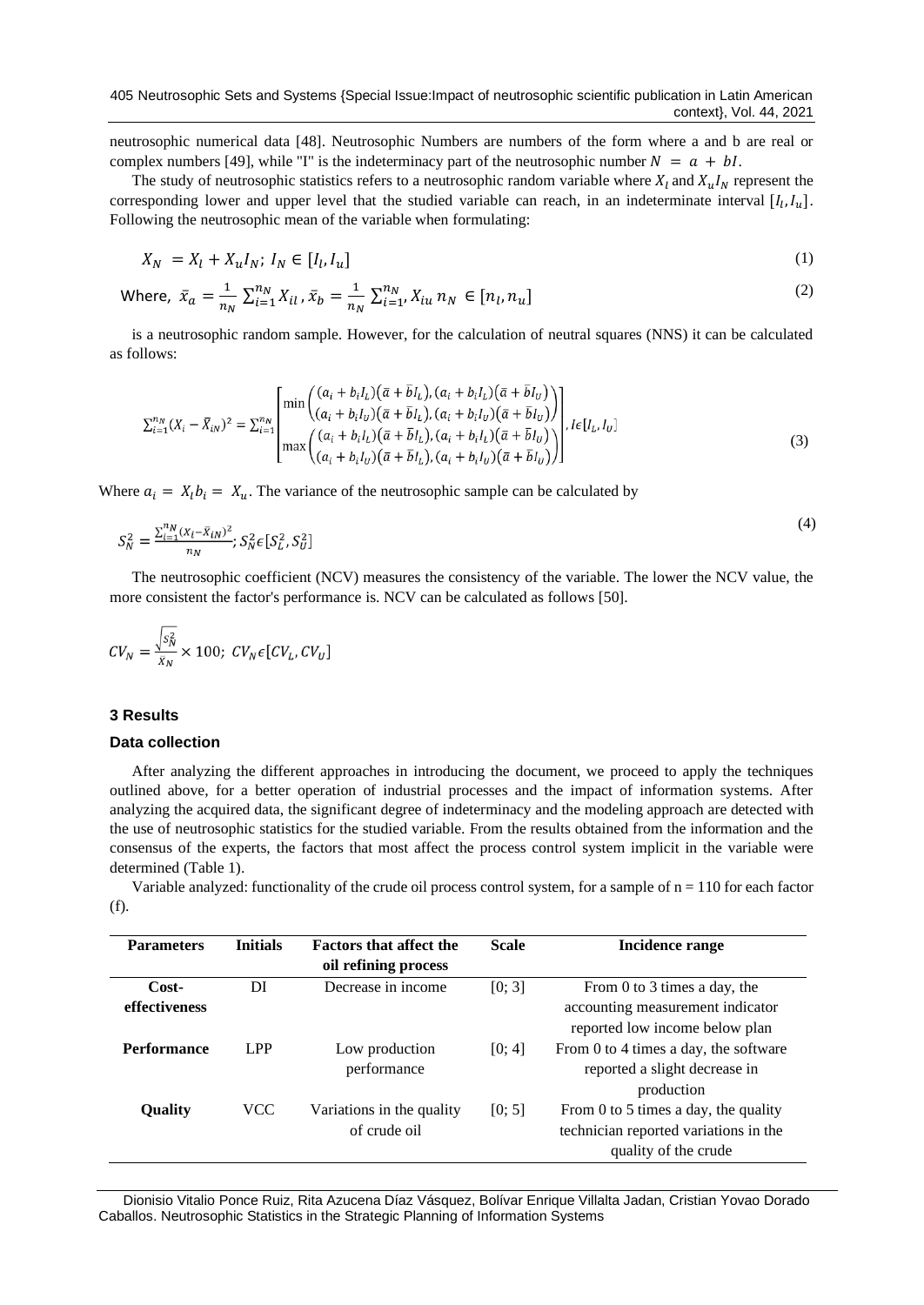Neutrosophic Sets and Systems {Special Issue:Impact of neutrosophic scientific publication in Latin American 406 context}, Vol. 44, 2021

| <b>Safety</b>         | MI  | Maintenance increase | [0; 3] | 0 to 3 times per day the             |
|-----------------------|-----|----------------------|--------|--------------------------------------|
|                       |     |                      |        | instrumentation and control sensors  |
|                       |     |                      |        | detected a failure in the production |
|                       |     |                      |        | system                               |
| <b>Infrastructure</b> | IB. | Increased breakage   | [0; 3] | From 0 to 3 times a day minor        |
|                       |     |                      |        | maintenance was performed at the     |
|                       |     |                      |        | refinery reported by a safety sensor |

**Table 1.** Values provided by the SI, in the incidents of crude oil development

For the modeling of the neutrosophic statistics, we decided to code the factors to make the results viable (Table 2).

| Code | <b>Initials</b> | Factors that affect the oil refining process |
|------|-----------------|----------------------------------------------|
|      | DΙ              | Decrease in income                           |
| м    | LPP             | Low production performance                   |
| N    | VCC             | Variations in the quality of crude oil       |
| Ñ    | MI              | Maintenance increase                         |
| O    | ΙB              | Increased breakage                           |

**Table 2.** Determining factors in the oil refining process

For the development of the statistical study, the neutrosophic frequencies of the determining factors in the oil refining process are analyzed. For each factor, an incidence is analyzed in days for each factor, which makes up the set of effects on oil production (table 3).

| Days           | <b>Neutrosophic frequencies</b> |            |            |            |            |
|----------------|---------------------------------|------------|------------|------------|------------|
|                | DI                              | LPP        | <b>VCC</b> | MI         | <b>IB</b>  |
| $\mathbf{1}$   | [2; 2]                          | [3;3]      | [5;5]      | [3;3]      | [1;1]      |
| 2              | [0; 0]                          | [4; 4]     | [2;7]      | [1; 4]     | [2;5]      |
| 3              | [0; 2]                          | [3;6]      | [2; 4]     | [1; 2]     | [3;6]      |
| 4              | [3; 4]                          | [4;8]      | [5;6]      | [0; 3]     | [0; 1]     |
| 5              | [3; 4]                          | [0; 0]     | [3;7]      | [1; 4]     | [1; 4]     |
| 6              | [0; 3]                          | [0; 1]     | [1;3]      | [0; 0]     | [0; 1]     |
| $\overline{7}$ | [3; 4]                          | [3;6]      | [1;5]      | [2; 2]     | [2;3]      |
| 8              | [0; 1]                          | [4; 4]     | [4;6]      | [3; 4]     | [0; 3]     |
| 9              | [3;5]                           | [4;7]      | [3;8]      | [1;3]      | [3;6]      |
| 10             | [1; 4]                          | [0; 4]     | [1;1]      | [1; 2]     | [2;3]      |
| 11             | [1;1]                           | [0; 3]     | [1; 4]     | [3;5]      | [0; 3]     |
| 12             | [3;5]                           | [1; 2]     | [4;6]      | [3;5]      | [2;5]      |
| 13             | [1;3]                           | [3; 4]     | [4; 4]     | [3;5]      | [2;3]      |
| 14             | [3;5]                           | [2;6]      | [0; 2]     | [3;3]      | [2;5]      |
| 15             | [3;6]                           | [3; 4]     | [3;3]      | [3;3]      | [2;3]      |
| 16             | [3; 4]                          | [4;6]      | [4;8]      | [1;1]      | [2;5]      |
| 17             | [3;3]                           | [1;1]      | [4;8]      | [2;3]      | [2;5]      |
| 18             | [0; 2]                          | [0; 2]     | [4;8]      | [3; 4]     | [2; 4]     |
| 19             | [2; 2]                          | [1; 2]     | [4;7]      | [2;3]      | [3;3]      |
| 20             | [0; 0]                          | [3; 4]     | [1; 4]     | [2;5]      | [1;1]      |
| $0 - 110$      | [163; 332]                      | [217; 410] | [256; 557] | [181; 351] | [169; 335] |

**Table 3.** Neutrosophic frequencies of factors

The neutrosophic frequencies of occurrence of the determining factors in the process control system for the oil refining plant were analyzed, in 110 days, with an occurrence level of [0; 8] for each factor per day and a total indeterminacy level of  $l = 169$ ,  $m = 193$ ,  $n = 301$ ,  $n = 170$ ,  $o = 166$ , and a level of representativeness of [47.07%; 54.04%], on the days in which there were 8 effects per factor, with an incidence of more than 50% in terms of variations in crude oil quality. It should be noted an increase in the reports of SI linked to the refining process of crude oil refining (table 3).

The results provided by the IS (from the industrial sensors, recording of the quality parameters, and the machine control room) of the effects that affect the process (table 4) can be understood as the factor implied by a representative mean  $\bar{x} = \in [\bar{x}_L; \bar{x}_U]$ . The values of the neutrosophic means and the level of variations of the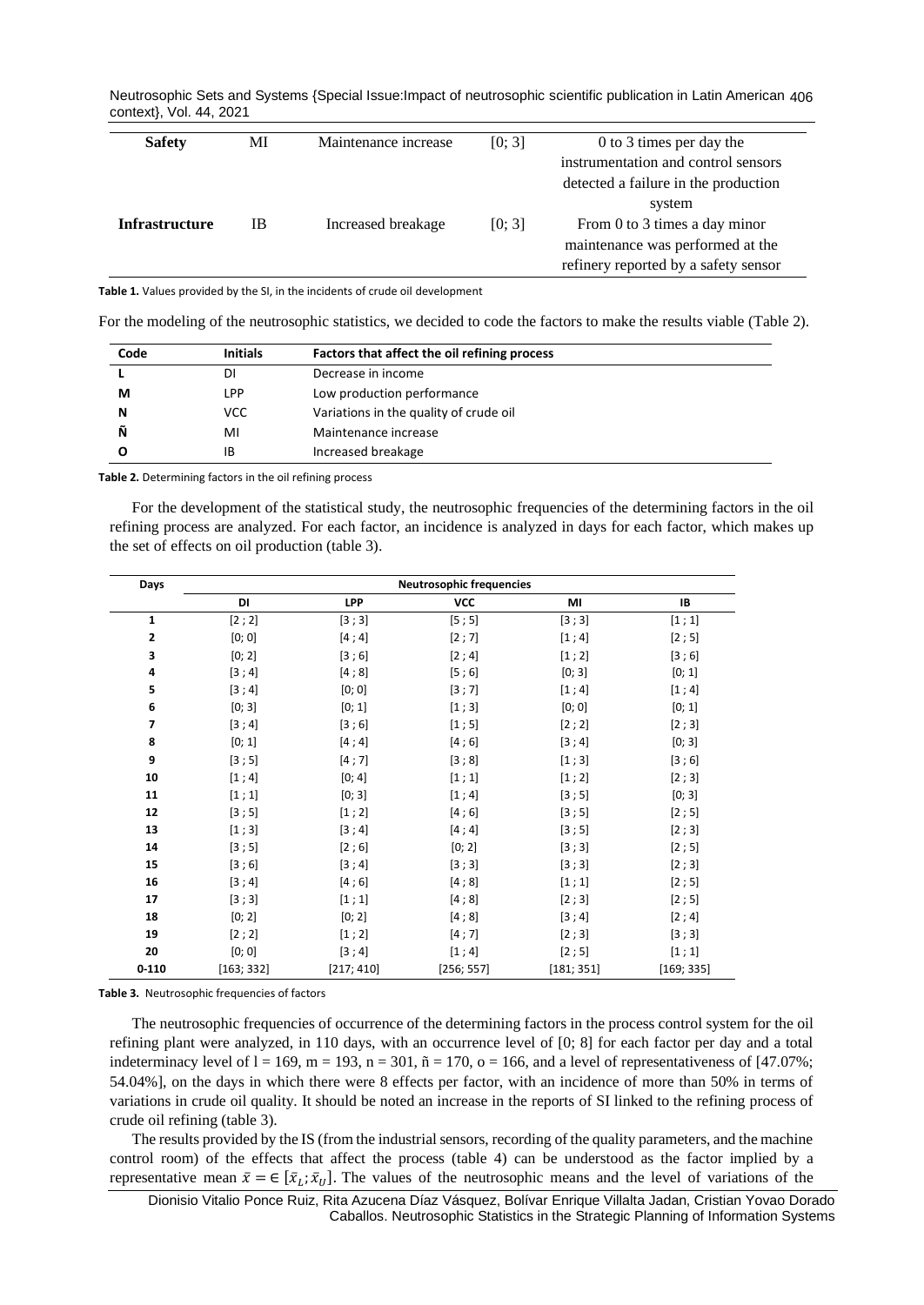activated sensors in the event of possible damage or breakage, which constitute a danger for the development of the process, are calculated. Depending on the level of affectations, the neutrosophic standard deviation is used and which affectation requires a greater incidence in oil refining, the values are calculated.

| <b>Factors</b>                         | $\bar{\mathbf{X}}_{N}$ | ΥN              | <b>CVN</b>     |
|----------------------------------------|------------------------|-----------------|----------------|
| Decrease in income                     | [1,482; 3,018]         | [0.741; 2,189]  | [0.5; 0.725]   |
| Low production performance             | [1,973; 3,727]         | [1,094; 2.63]   | [0.554; 0.706] |
| Variations in the quality of crude oil | [2,327; 5,064]         | [1,633; 3,424]  | [0.702; 0.676] |
| Increase in maintenance                | [1,645; 3,191]         | [0.704; 2, 155] | [0.428; 0.675] |
| Increased breakage                     | [1,536; 3,045]         | [0.718; 2,181]  | [0.467; 0.716] |



**Table 4.** Neutrosophic statistical analysis of incidents in the oil refining process

**Figure 6.** Neutrosophic bar graph of the incidents in crude oil production.

ID

In table 4, it was determined that the factors, *Variations in crude oil quality* and *Low production Performance*, constitute an average of greater incidence on the other factors. This means that the VCC and LPP factors are the ones that most affect the refining process, while the value of  $CV_{NIM}$  in the increase in maintenance is lower than the rest. This means that the result of the MI factor has a more consistent, coherent, and precise impact when evaluating the indeterminacy in the possible breaks (Figure 5).

### **Comparative analysis**

To calculate the associated referent indeterminacy measure for the form of neutrosophic numbers (Table 5), the results show that the values range from  $\bar{x} = \in [\bar{x}_L; \bar{x}_U], S_N \in [S_L; S_U]$   $CV_N \in [CV_L; CV_U]$   $CV_N$  0.675 to 0.725 with the 36.6% indeterminacy measure generating an increase in maintenance at the refinery associated with the effects of the remaining factors.

| <b>Factors</b> | $\overline{x}_N$                  | YN                                   | <b>CVN</b>                           |
|----------------|-----------------------------------|--------------------------------------|--------------------------------------|
| DI             | 1,482; 3,018 I; $\in$ [0; 0.50]   | $0.741 + 2.189$ I; I $\in [0, 0.66]$ | $0.5 + 0.725$ I; I $\in [0, 0.31]$   |
| <b>LPP</b>     | 1,973; 3,727 I; $[0; 0.47]$       | $1,094 + 2.63$ I; I $\in [0, 0.58]$  | $0.554 + 0.706$ I; I $\in [0, 0.21]$ |
| <b>VCC</b>     | 2,327; 5,064 I; $\in$ [0; 0.54]   | $1,633 + 3,424$ I; I $\in [0, 0.52]$ | $0.702 + 0.676$ I; I $\in [0, 0.38]$ |
| MI             | 1,645; 3,191 I; $I \in [0; 0.48]$ | $0.704 + 2.155$ I; I $\in [0, 0.67]$ | $0.428 + 0.675$ I; I $\in [0, 0.36]$ |
| IB             | 1,536; 3,045 I; $[0; 0.49]$       | $0.718 + 2.181$ I; I $\in [0, 0.67]$ | $0.467 + 0.716$ I; I $\in [0, 0.34]$ |

**Table 5.** Neutrosophic forms with the measure of indeterminacy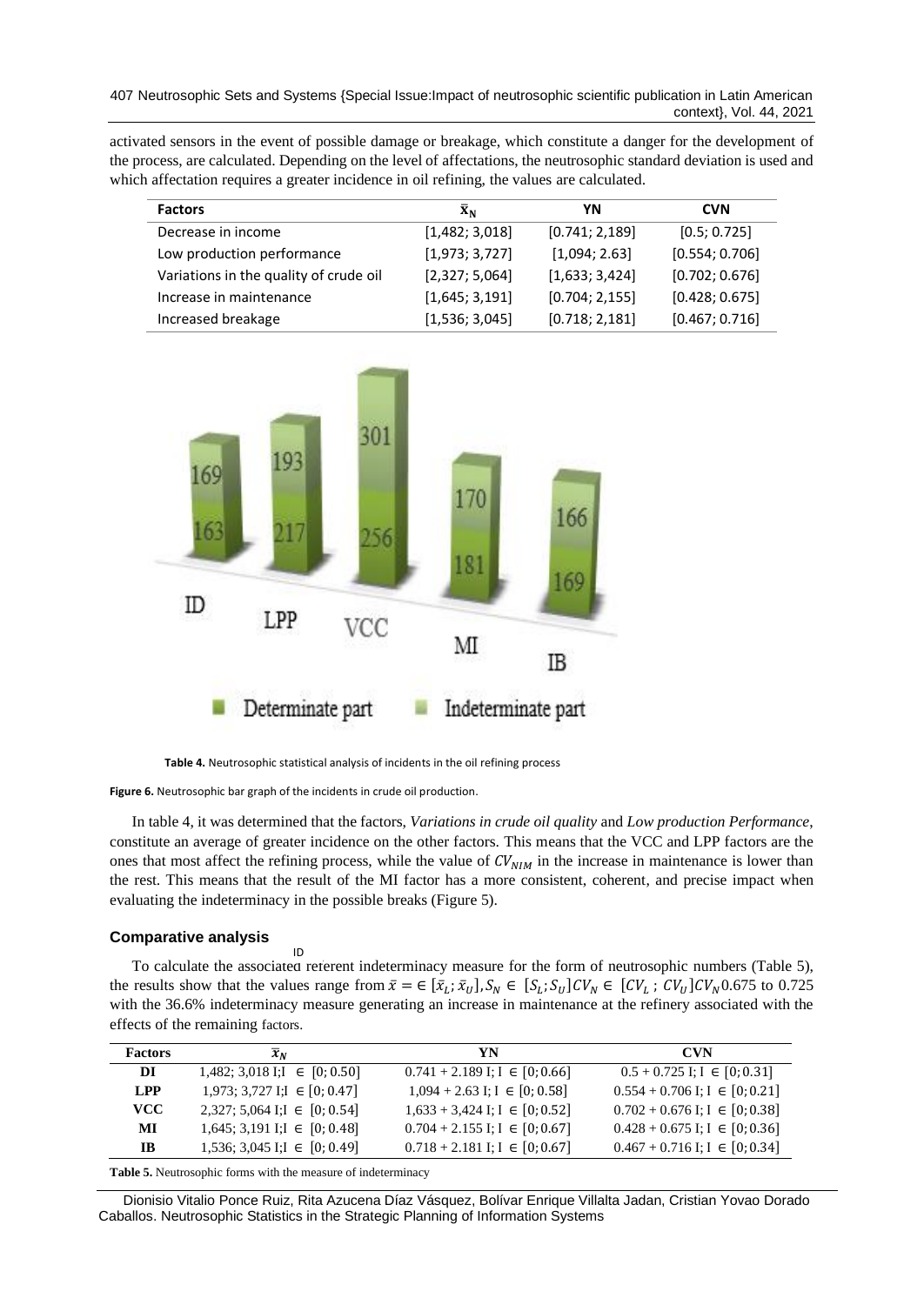Neutrosophic Sets and Systems {Special Issue:Impact of neutrosophic scientific publication in Latin American 408 context}, Vol. 44, 2021

## **Discussion**

In this investigation, it was determined that high-quality devices are of vital importance, as these will affect the production system. The quality of the devices, as well as the periodic tests of accuracy, are the key so that the data obtained in the measurements can remain reliable. Chips, like sensors, play a fundamental role in the prediction and prevention of numerous aspects, satisfying the needs of many diagnostic applications, which is why it is important to make the best decisions in the search for the best results. The efficiency of industrial processes always guarantees competitive differences and good productive and economic results and gains efficiency and safety.

## **Conclusions**

Nowadays, information systems make business more accessible, since with the characteristics of the software operations are facilitated and in this way all processes are simplified, costs are lowered and there is more security in transactions. In a process control system, the functionality and review of the technical state of the chips according to the expiration date is important, since these are the ones that will determine any failure in the production process. Advances in electronics, computing, and robotics will facilitate this exhaustive monitoring of the process. With the analysis of the neutrosophic statistics, it was determined that the variable in the oil refining process is affected by the increase in maintenance and the continuous stoppage of production, with a level of indeterminacy of 36.6%, so that, If the equipment is replaced, the breakages and with it the maintenance will decrease, proportionally affecting the reduction of the remaining factors. The neutrosophic statistical analysis shows the increase in maintenance with a lower CV value, as a determining factor to improve the production process. Based on this result, it was concluded that with the use of quality sensors, advantages can be obtained over the competition and thus the expansion of the business.

## **References**

- <span id="page-6-1"></span><span id="page-6-0"></span>[1] BRUMEC, Josip. Strategic planning of information systems. Journal of Information and Organizational Sciences, 1997, vol. 21, no 2, p. 11-26. [2] J. Ward and J. Peppard, *Acertar con la inversión en Tecnologías de la Información*, 3.ª ed.: Chichester (RU): John Wiley, 2003.
- <span id="page-6-2"></span>[3] GRAVE, Frank; VAN DE WETERING, Rogier; KUSTERS, Rob. Enterprise architecture artifacts facilitating digital transformation's strategic planning process. En Proceedings of the The IADIS Information Systems Conference, Lisbon, Portugal. 2021. p. 3-5.
- <span id="page-6-3"></span>[4] S. I. Huilcapi and D. N. Gallegos. (2019) Importancia del diagnóstico situacional de la empresa. *Espacios*. 11-23. Available: https:[//www.revistaespacios.com](http://www.revistaespacios.com/)
- [5] J. Saiz Saiz, *Política de Empresa y Dirección Estratégica*. España: Escuela de Organización Industrial, 2011.
- <span id="page-6-4"></span>[6] J. O. Ruiz Speare and C. Hurtado. (2011) Estudio de Planeación Estratégica tipo FODA en el Cuerpo Médico del American British Cowdray Medical Center. *An Med*. 173 - 183.
- <span id="page-6-5"></span>[7] T. D. Méndez Romeo and J. R. Valdés Ortega, "Sistema automatizado para la utilización de la matriz DAFO en procesos de planeación estratégica y diseño de proyectos," in *Manual*, ed. Cuba, 2011.
- [8] ALQERSHI, N. Strategic thinking, strategic planning, strategic innovation and the performance of SMEs: The mediating role of human capital. Management Science Letters, 2021, vol. 11, no 3, p. 1003-1012.
- <span id="page-6-6"></span>[9] M. E. Raffino. (2020). *Sistema de información*. Available: https://concepto.de/sistema-de-informacion/
- [10] KENDALL. and K. KENDALL, *Sistemas de información: Fundamentos y análisis*, Pearson ed., 2010.
- [11] B. and P. Davies, *Sistemas De Información. Introducción A La Informática En Las Organizaciones*, Primera ed.: Editorial Reverté, 2014.
- [12] J. E. Ricardo, Á. B. M. Vásquez, R. A. A. Herrera, A. E. V. Álvarez, J. I. E. Jara, and N. B. Hernández, "Management System of Higher Education in Ecuador. Impact on the Learning Process," *Dilemas Contemporáneos: Educación, Política y Valore,* 2018.
- <span id="page-6-7"></span>[13] KYOCERA. (2021). *Clasificación de los 6 tipos de sistemas de información más relevantes*. Available: https:/[/www.kyoceradocumentsolutions.es/es/smarter-workspaces/business-challenges/the-cloud/los-6-principales](http://www.kyoceradocumentsolutions.es/es/smarter-workspaces/business-challenges/the-cloud/los-6-principales-tipos-sistemas-informacion)[tipos-sistemas-informacion](http://www.kyoceradocumentsolutions.es/es/smarter-workspaces/business-challenges/the-cloud/los-6-principales-tipos-sistemas-informacion)
- <span id="page-6-8"></span>[14] U. A. SI. *La importancia de los Sistemas de Información*. Available: https://sites.google.com/site/sinformacionupna/la-importancia-de-los-sistemas-de-informacion
- <span id="page-6-9"></span>[15] M. y. otros, "Acertar con la inversión en Tecnologías de la Información," *Diario Expansión. Executive Review. Madrid,* 2004.
- <span id="page-6-10"></span>[16] D. Domínguez and L. F, *Sistemas De Información En La Empresa*, Universidad De Alcalá ed., 2013.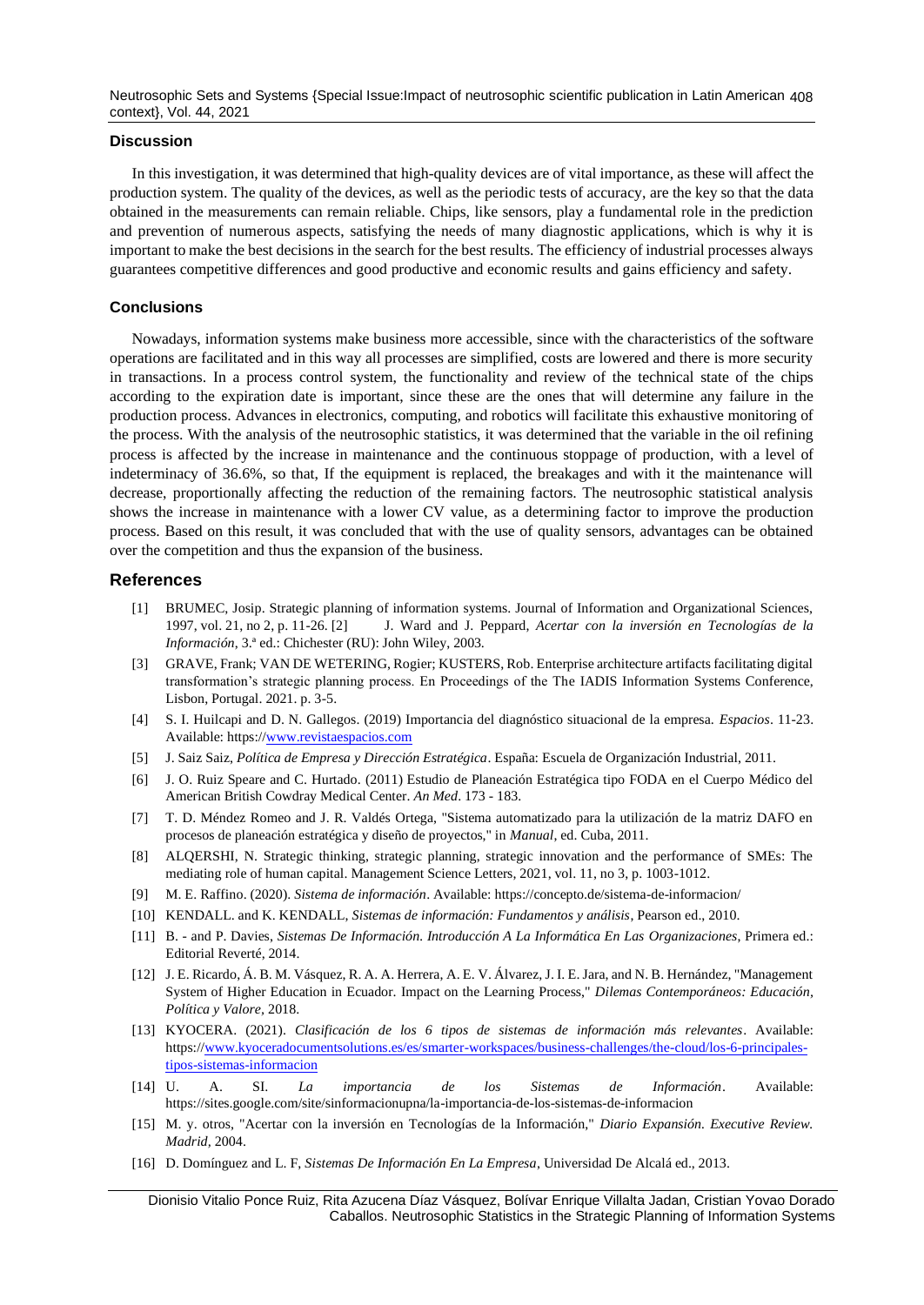- <span id="page-7-0"></span>[17] R. Mesquita. (2019). *¿Qué es un Sistema de Información y cuáles son sus características?* Available: https://rockcontent.com/es/blog/que-es-un-sistema-de-informacion/
- <span id="page-7-1"></span>[18] (2009). *FACTORES QUE INTERVIENEN EN UN SISTEMA DE INFORMACION*. Available: <http://vildarosario.blogspot.com/2009/05/factores-que-intervienen-en-un-sistema.html>
- <span id="page-7-2"></span>[19] S. Overby. (2008). *"How to Get Real About Strategic Planning*. Available: Cio.com
- <span id="page-7-3"></span>[20] S. H. S. Al-Subhi, I. Pérez Pupo, R. García Vacacela, P. Y. Piñero Pérez, and M. Y. Leyva Vázquez, "A New Neutrosophic Cognitive Map with Neutrosophic Sets on Connections, Application in Project Management. ," *Neutrosophic Sets and Systems,* vol. 22. , pp. 63-75, 2018.
- <span id="page-7-4"></span>[21] G. Á. Gómez, J. V. Moya, and J. E. Ricardo, "Method to measure the formation of pedagogical skills through neutrosophic numbers of unique value," *Revista Asociación Latinoamericana de Ciencias Neutrosóficas. ISSN 2574- 1101,* vol. 11, pp. 41-48, 2020.
- [22] A. Romero Fernández, E. Labrada González, and D. Loyola Carrasco, "Study on the Level of Knowledge in Dental Medical Emergencies of Dentistry Students through Neutrosophic Values," *Neutrosophic Sets and Systems,* vol. 37, pp. 90-107, 2020.
- [23] D. Coka Flores, J. R. Cadena Morillo, C. G. Rosero Martínez, and W. Ortiz Aguilar, "Selection of Experts to Validate a Research Proposal Using a Neutrosophic Method," *Neutrosophic Sets and Systems,* vol. 37, pp. 71-80, 2020.
- [24] L. Wong Vázquez, Cueva Moncayo, María Fernanda., and L. P. Advendaño Castro, "Risk Factors Prioritization for Chronic Obstructive Pulmonary Disease," *Neutrosophic Sets and Systems,* vol. 37, pp. 49-60, 2020.
- [25] J. M. Macías Bermúdez, G. K. Arreaga Farias, and L. Torres Torres, "Profiles of Human Trafficking Violence in Regions of Ecuador," *Neutrosophic Sets and Systems,* vol. 37, pp. 200-207, 2020.
- [26] D. V. G. Mayorga, E. d. P. A. Escobar, and O. F. S. Montoya, "Neutrosophy Used to Measure the Legal and Socioeconomic Effect of Debtors," *Neutrosophic Sets and Systems,* vol. 37, pp. 295-301, 2020.
- [27] C. R. Martínez, G. A. Hidalgo, M. A. Matos, and F. Smarandache, "Neutrosophy for Survey Analysis in Social Sciences," *Neutrosophic Sets and Systems,* vol. 37, pp. 409-416, 2020.
- [28] P. A. M. Silva, A. R. Fernández, and L. A. G. Macías, "Neutrosophic Statistics to Analyze Prevalence of Dental Fluorosis," *Neutrosophic Sets and Systems,* vol. 37, pp. 160-168, 2020.
- [29] P. A. Mena Silva, A. Romero Fernández, and L. A. Granda Macías, "Neutrosophic Statistics to Analyze Prevalence of Dental Fluorosis," *Neutrosophic Sets and Systems,* vol. 37, pp. 160-168, 2020.
- [30] G. A. Gómez, J. F. G. García, S. D. Á. Gómez, and F. Smarandache, "Neutrosophic Sociogram for Group Analysis," *Neutrosophic Sets and Systems,* vol. 37, pp. 417-427, 2020.
- [31] I. Pimienta Concepción, E. Mayorga Aldaz, L. Gabriel Flores, and E. González Caballero, "Neutrosophic Scale to Measure Psychopathic Personalities Based on Triple Refined Indeterminate Neutrosophic Sets," *Neutrosophic Sets and Systems,* vol. 37, pp. 61-70, 2020.
- [32] A. J. P. Palacios, L. B. Bustamante, V. C. Armijo, and V. S. N. Luque, "Neutrosophic multicriteria method to evaluate the com-petencies of mayoral candidates," *Revista Asociación Latinoamericana de Ciencias Neutrosóficas. ISSN 2574-1101,* vol. 11, pp. 17-24, 2020.
- [33] N. V. Q. Arnaiz, N. G. Arias, and L. C. C. Muñoz, "Neutrosophic K-means Based Method for Handling Unlabeled Data," *Neutrosophic Sets and Systems,* vol. 37, pp. 308-315, 2020.
- [34] P. E. D. P. Franco, A. J. P. Palacio, and I. A. C. Piza, "Neutrosophic Hypothesis to validate a Reform Project to Article 87 of the General Organic Code of Processes of Ecuador," *Neutrosophic Sets and Systems,* vol. 37, pp. 316- 322, 2020.
- [35] J. L. R. Villafuerte, L. D. T. Torres, and L. T. Jimenez, "Neutrosophic Hypothesis to validate a modification for Article 630 of the Integral Organic Criminal Code of Ecuador," *Neutrosophic Sets and Systems,* vol. 37, pp. 260-266, 2020.
- [36] C. C. Guillot, D. R. M. Medina, and M. A. B. Ávalos, "Neutrosophic Evaluation of Depression Severity," *Neutrosophic Sets and Systems,* vol. 37, pp. 242-249, 2020.
- [37] A. D. M. Manzano, J. Y. V. Villegas, L. M. O. Escobar, and L. T. Jiménez, "Neutrosophic Analysis of the Facultative Vote in the Electoral Process of Ecuador," *Neutrosophic Sets and Systems,* vol. 37, pp. 355-360, 2020.
- [38] C. A. Escobar Suárez, R. Oliva Torres, and L. Espinoza Freire, "Neutrosophic Analysis of Complications Generated by Hypothyroidism during Pregnancy," *Neutrosophic Sets and Systems,* vol. 37, pp. 141-150, 2020.
- [39] F. d. R. Lozada López, M. E. Villacreses Medina, and E. C. Villacis Lascano, "Measure of Knowledge in Students at Uniandes, Ecuador, on the Manifestations of Oral Cancer," *Neutrosophic Sets and Systems,* vol. 37, pp. 151-159, 2020.
- [40] C. E. Ochoa Díaz, L. A. Colcha Ramos, M. J. Calderón Velásquez, and O. Pérez Peña, "Knowledge-based Hiring Recommender Model for Occasional Services in the Public Sector," *Neutrosophic Sets and Systems,* vol. 37, pp. 176- 183, 2020.

Dionisio Vitalio Ponce Ruiz, Rita Azucena Díaz Vásquez, Bolívar Enrique Villalta Jadan, Cristian Yovao Dorado Caballos. Neutrosophic Statistics in the Strategic Planning of Information Systems